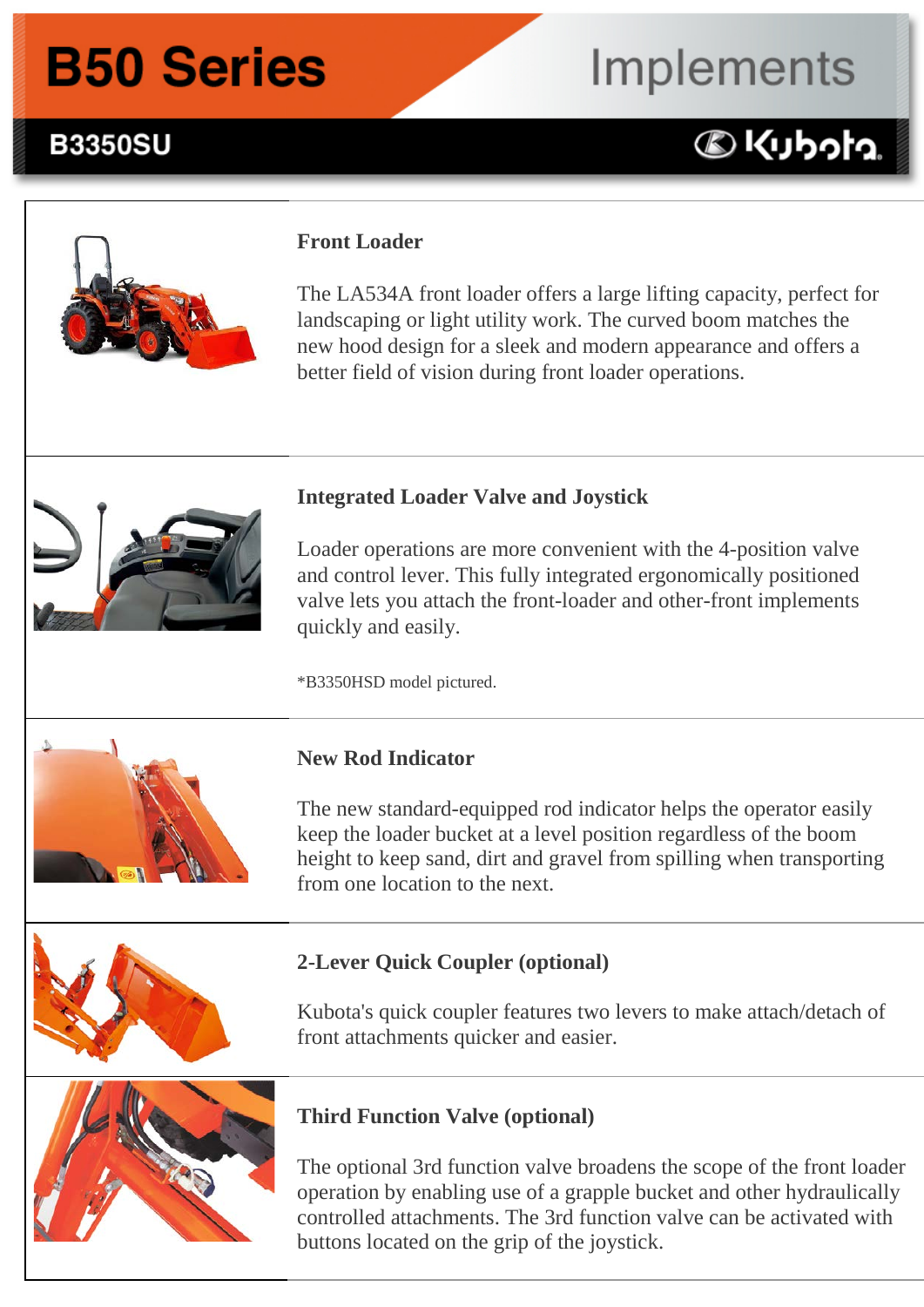### **B3350SU**

# Implements

### **DKUbota**





#### **Backhoe**

The BH77 Backhoe is performance matched with the B50 tractors to deliver more power and greater digging capacity. Additionally, the BH77 backhoe features a curved boom, protected hoses, quick attach/detach mounting system, and optional 6-position mechanical thumb.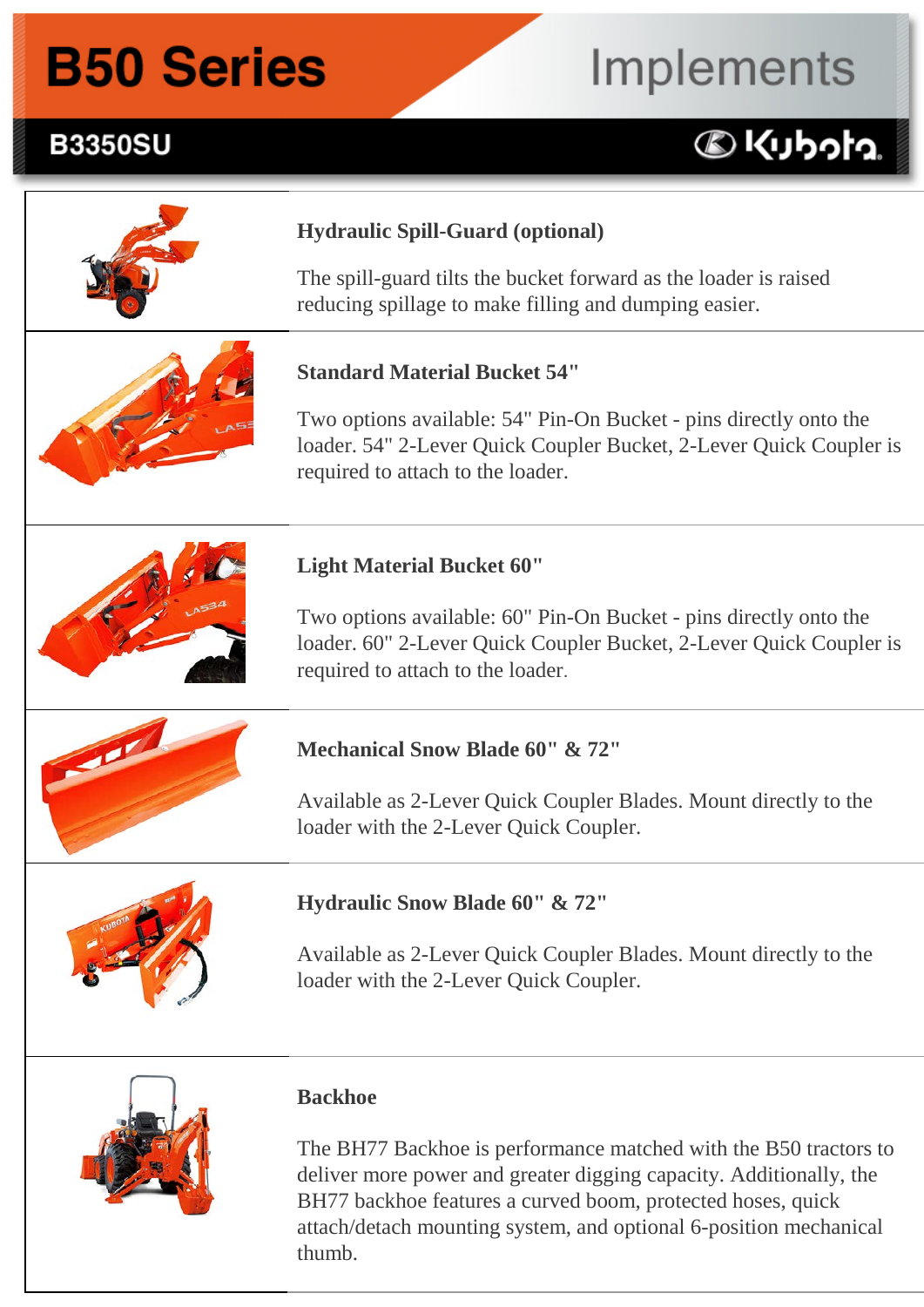## Implements

### **DKUbota**



**B3350SU** 

#### **Reversible Seat**

When its time to switch from loading to back-hoe, simply lift the reversible seat and swivel it to face backhoe controls. The seat also can be adjusted forward and back for optimum operator comfort. \*B3350HSD model pictured.



#### **4-Point Quick-Attach System**

With its four connecting points and pin-and-hook type quick-attach system, the backhoe can be attached in minutes without tools.



### **Front Mounted Blade**

60" and 72" front blade. Front implement system which utilizes a single quick hitch and subframe. Front Blade is a heavy duty blade designed for commercial use. Hydraulic power angle is standard on both blades. HD double bevel cutting edge. Replaceable skid shoes. Trip spring lockout design. Optional rubber cutting edge.



#### **Rear Mounted Snow Blower**

 $\overline{a}$ 

 $\overline{a}$ 

51" or 64" Cutting Width 2-stage Snow Blower. Replaceable Cutting Edge. Optional Manual or Hydraulic Chute Rotation Kits Available. Optional drift cutter extensions (increase cutting width by 5").